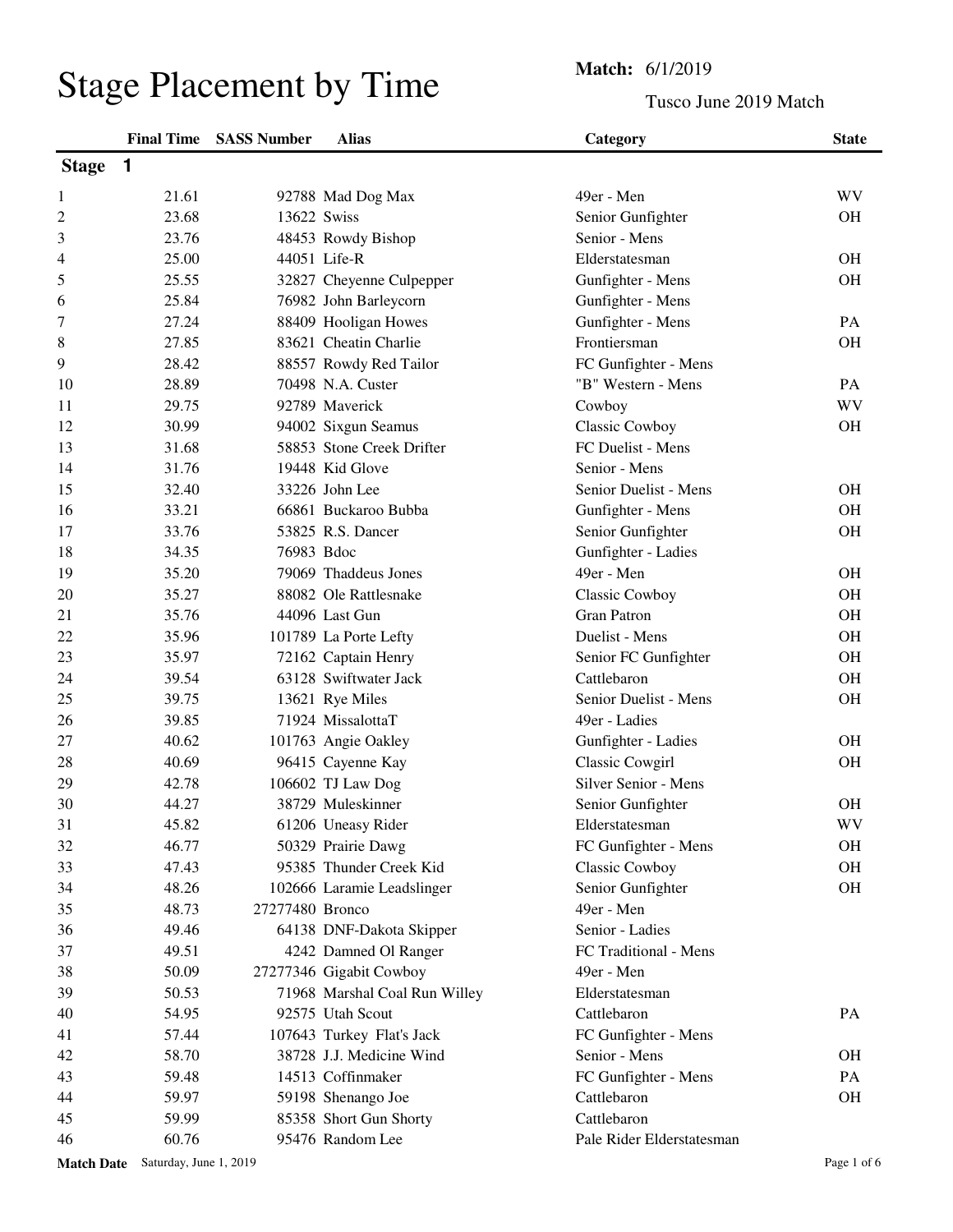|                   | <b>Final Time</b>      | <b>SASS Number</b> | <b>Alias</b>                  | Category                  | <b>State</b> |
|-------------------|------------------------|--------------------|-------------------------------|---------------------------|--------------|
| 47                | 61.74                  |                    | 91891 Plowboy                 | 49er - Men                |              |
| 48                | 62.63                  |                    | 94037 Bobtown Cooter          | Senior - Mens             | <b>OH</b>    |
| 49                | 65.63                  |                    | 10740 Troyer Valley Shootist  | <b>Gran Patron</b>        |              |
| Stage 2           |                        |                    |                               |                           |              |
| 1                 | 17.00                  |                    | 32827 Cheyenne Culpepper      | Gunfighter - Mens         | <b>OH</b>    |
| 2                 | 17.23                  |                    | 92788 Mad Dog Max             | 49er - Men                | WV           |
| 3                 | 21.13                  |                    | 48453 Rowdy Bishop            | Senior - Mens             |              |
| 4                 | 21.37                  |                    | 76982 John Barleycorn         | Gunfighter - Mens         |              |
| 5                 | 21.51                  |                    | 13622 Swiss                   | Senior Gunfighter         | <b>OH</b>    |
| 6                 | 21.99                  |                    | 44051 Life-R                  | Elderstatesman            | <b>OH</b>    |
| 7                 | 22.55                  |                    | 88409 Hooligan Howes          | Gunfighter - Mens         | PA           |
| 8                 | 23.73                  |                    | 70498 N.A. Custer             | "B" Western - Mens        | PA           |
| 9                 | 24.19                  |                    | 66861 Buckaroo Bubba          | Gunfighter - Mens         | <b>OH</b>    |
| 10                | 24.37                  |                    | 83621 Cheatin Charlie         | Frontiersman              | <b>OH</b>    |
| 11                | 24.72                  |                    | 33226 John Lee                | Senior Duelist - Mens     | <b>OH</b>    |
| 12                | 25.16                  |                    | 94002 Sixgun Seamus           | <b>Classic Cowboy</b>     | <b>OH</b>    |
| 13                | 26.80                  |                    | 92789 Maverick                | Cowboy                    | <b>WV</b>    |
| 14                | 27.10                  |                    | 58853 Stone Creek Drifter     | FC Duelist - Mens         |              |
| 15                | 28.33                  |                    | 19448 Kid Glove               | Senior - Mens             |              |
| 16                | 29.60                  |                    | 88557 Rowdy Red Tailor        | FC Gunfighter - Mens      |              |
| 17                | 29.86                  |                    | 53825 R.S. Dancer             | Senior Gunfighter         | <b>OH</b>    |
| 18                | 30.33                  |                    | 79069 Thaddeus Jones          | 49er - Men                | <b>OH</b>    |
| 19                | 30.46                  |                    | 63128 Swiftwater Jack         | Cattlebaron               | <b>OH</b>    |
| 20                | 30.70                  | 76983 Bdoc         |                               | Gunfighter - Ladies       |              |
| 21                | 31.49                  |                    | 44096 Last Gun                | <b>Gran Patron</b>        | <b>OH</b>    |
| 22                | 31.83                  |                    | 13621 Rye Miles               | Senior Duelist - Mens     | <b>OH</b>    |
| 23                | 32.82                  |                    | 102666 Laramie Leadslinger    | Senior Gunfighter         | <b>OH</b>    |
| 24                | 33.12                  |                    | 101789 La Porte Lefty         | Duelist - Mens            | <b>OH</b>    |
| 25                | 33.42                  |                    | 72162 Captain Henry           | Senior FC Gunfighter      | <b>OH</b>    |
| 26                | 33.74                  |                    | 88082 Ole Rattlesnake         | Classic Cowboy            | <b>OH</b>    |
| 27                | 34.48                  |                    | 106602 TJ Law Dog             | Silver Senior - Mens      |              |
| 28                | 35.51                  |                    | 95385 Thunder Creek Kid       | <b>Classic Cowboy</b>     | <b>OH</b>    |
| 29                | 37.96                  |                    | 71924 MissalottaT             | 49er - Ladies             |              |
| 30                | 39.77                  |                    | 101763 Angie Oakley           | Gunfighter - Ladies       | <b>OH</b>    |
| 31                | 40.12                  |                    | 94037 Bobtown Cooter          | Senior - Mens             | <b>OH</b>    |
| 32                | 44.18                  |                    | 96415 Cayenne Kay             | Classic Cowgirl           | <b>OH</b>    |
| 33                | 44.50                  | 27277480 Bronco    |                               | 49er - Men                |              |
| 34                | 44.57                  |                    | 71968 Marshal Coal Run Willey | Elderstatesman            |              |
| 35                | 46.42                  |                    | 64138 DNF-Dakota Skipper      | Senior - Ladies           |              |
| 36                | 46.97                  |                    | 27277346 Gigabit Cowboy       | 49er - Men                |              |
| 37                | 48.08                  |                    | 85358 Short Gun Shorty        | Cattlebaron               |              |
| 38                | 48.12                  |                    | 50329 Prairie Dawg            | FC Gunfighter - Mens      | <b>OH</b>    |
| 39                | 48.23                  |                    | 91891 Plowboy                 | 49er - Men                |              |
| 40                | 49.27                  |                    | 38729 Muleskinner             | Senior Gunfighter         | <b>OH</b>    |
| 41                | 49.76                  |                    | 107643 Turkey Flat's Jack     | FC Gunfighter - Mens      |              |
| 42                | 50.81                  |                    | 92575 Utah Scout              | Cattlebaron               | PA           |
| 43                | 50.92                  |                    | 61206 Uneasy Rider            | Elderstatesman            | WV           |
| 44                | 52.99                  |                    | 59198 Shenango Joe            | Cattlebaron               | <b>OH</b>    |
| 45                | 53.67                  |                    | 95476 Random Lee              | Pale Rider Elderstatesman |              |
| <b>Match Date</b> | Saturday, June 1, 2019 |                    |                               |                           | Page 2 of 6  |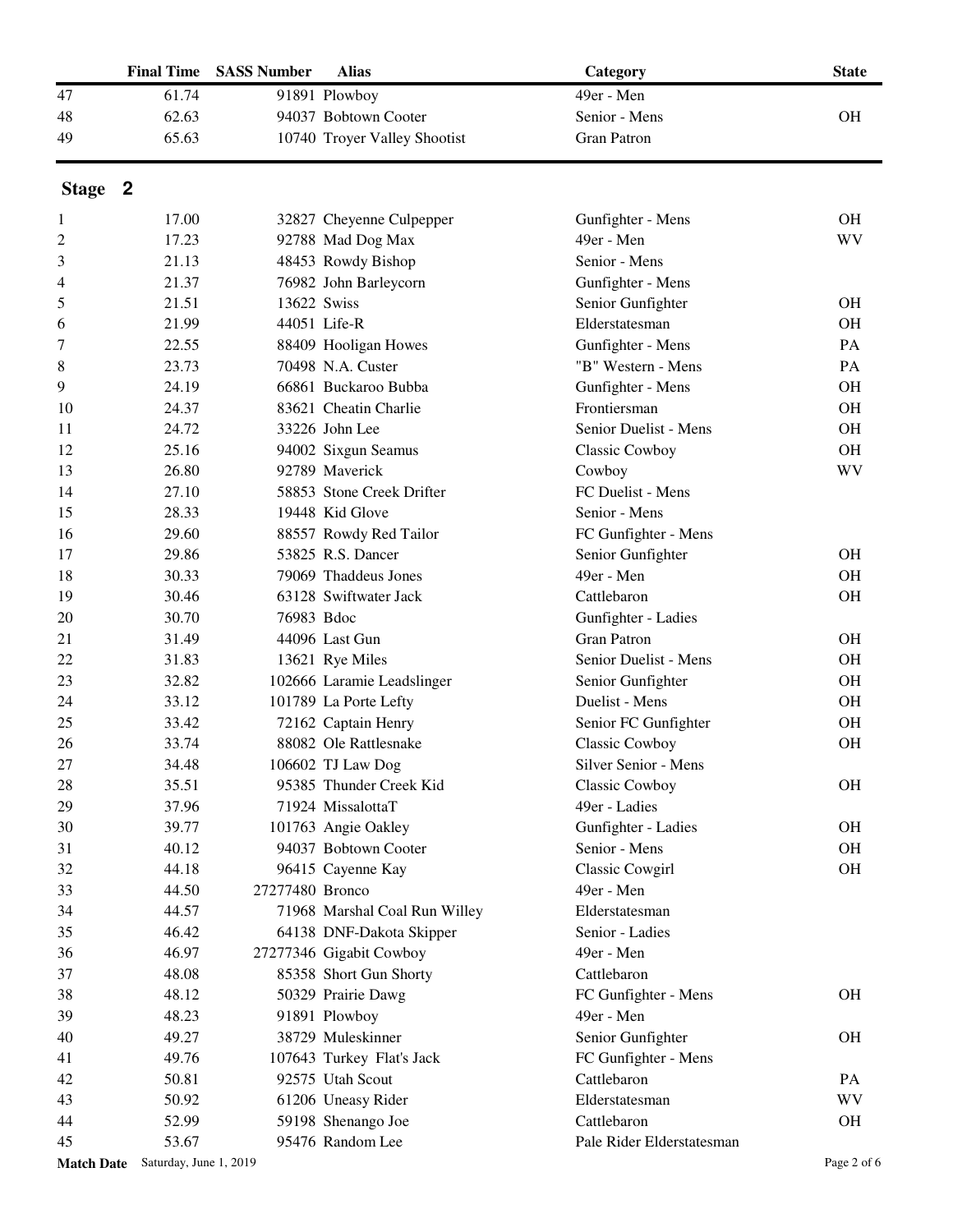|         | <b>Final Time</b>                 | <b>SASS Number</b> | <b>Alias</b>                  | Category                  | <b>State</b> |
|---------|-----------------------------------|--------------------|-------------------------------|---------------------------|--------------|
| 46      | 55.50                             |                    | 14513 Coffinmaker             | FC Gunfighter - Mens      | PA           |
| 47      | 59.52                             |                    | 10740 Troyer Valley Shootist  | <b>Gran Patron</b>        |              |
| 48      | 61.72                             |                    | 38728 J.J. Medicine Wind      | Senior - Mens             | <b>OH</b>    |
| 49      | 76.07                             |                    | 4242 Damned Ol Ranger         | FC Traditional - Mens     |              |
|         |                                   |                    |                               |                           |              |
| Stage 3 |                                   |                    |                               |                           |              |
| 1       | 21.33                             |                    | 92788 Mad Dog Max             | 49er - Men                | <b>WV</b>    |
| 2       | 24.08                             |                    | 44051 Life-R                  | Elderstatesman            | <b>OH</b>    |
| 3       | 24.40                             |                    | 48453 Rowdy Bishop            | Senior - Mens             |              |
| 4       | 24.82                             |                    | 66861 Buckaroo Bubba          | Gunfighter - Mens         | <b>OH</b>    |
| 5       | 24.90                             |                    | 76982 John Barleycorn         | Gunfighter - Mens         |              |
| 6       | 25.89                             | 13622 Swiss        |                               | Senior Gunfighter         | <b>OH</b>    |
| 7       | 26.32                             |                    | 19448 Kid Glove               | Senior - Mens             |              |
| 8       | 27.73                             |                    | 94002 Sixgun Seamus           | Classic Cowboy            | <b>OH</b>    |
| 9       | 27.91                             |                    | 92789 Maverick                | Cowboy                    | <b>WV</b>    |
| 10      | 28.81                             |                    | 88557 Rowdy Red Tailor        | FC Gunfighter - Mens      |              |
| 11      | 29.17                             |                    | 83621 Cheatin Charlie         | Frontiersman              | <b>OH</b>    |
| 12      | 29.27                             |                    | 33226 John Lee                | Senior Duelist - Mens     | <b>OH</b>    |
| 13      | 29.58                             | 76983 Bdoc         |                               | Gunfighter - Ladies       |              |
| 14      | 29.83                             |                    | 13621 Rye Miles               | Senior Duelist - Mens     | <b>OH</b>    |
| 15      | 30.74                             |                    | 58853 Stone Creek Drifter     | FC Duelist - Mens         |              |
| 16      | 31.11                             |                    | 70498 N.A. Custer             | "B" Western - Mens        | PA           |
| 17      | 31.52                             |                    | 53825 R.S. Dancer             | Senior Gunfighter         | <b>OH</b>    |
| 18      | 32.50                             |                    | 32827 Cheyenne Culpepper      | Gunfighter - Mens         | <b>OH</b>    |
| 19      | 32.87                             |                    | 63128 Swiftwater Jack         | Cattlebaron               | OH           |
| 20      | 33.34                             |                    | 88409 Hooligan Howes          | Gunfighter - Mens         | PA           |
| 21      | 35.46                             |                    | 101763 Angie Oakley           | Gunfighter - Ladies       | OH           |
| 22      | 35.50                             |                    | 79069 Thaddeus Jones          | 49er - Men                | OH           |
| 23      | 35.57                             |                    | 106602 TJ Law Dog             | Silver Senior - Mens      |              |
| 24      | 36.37                             |                    | 94037 Bobtown Cooter          | Senior - Mens             | <b>OH</b>    |
| 25      | 36.51                             |                    | 88082 Ole Rattlesnake         | Classic Cowboy            | OH           |
| 26      | 38.07                             |                    | 71968 Marshal Coal Run Willey | Elderstatesman            |              |
| 27      | 41.51                             |                    | 44096 Last Gun                | <b>Gran Patron</b>        | <b>OH</b>    |
| 28      | 42.10                             |                    | 102666 Laramie Leadslinger    | Senior Gunfighter         | OH           |
| 29      | 42.90                             |                    | 71924 MissalottaT             | 49er - Ladies             |              |
| 30      | 44.56                             |                    | 95385 Thunder Creek Kid       | Classic Cowboy            | <b>OH</b>    |
| 31      | 46.39                             |                    | 96415 Cayenne Kay             | Classic Cowgirl           | <b>OH</b>    |
| 32      | 46.45                             |                    | 91891 Plowboy                 | 49er - Men                |              |
| 33      | 46.98                             |                    | 50329 Prairie Dawg            | FC Gunfighter - Mens      | <b>OH</b>    |
| 34      | 48.04                             | 27277480 Bronco    |                               | 49er - Men                |              |
| 35      | 48.77                             |                    | 92575 Utah Scout              | Cattlebaron               | PA           |
| 36      | 48.92                             |                    | 72162 Captain Henry           | Senior FC Gunfighter      | <b>OH</b>    |
| 37      | 50.75                             |                    | 38729 Muleskinner             | Senior Gunfighter         | <b>OH</b>    |
| 38      | 56.34                             |                    | 59198 Shenango Joe            | Cattlebaron               | <b>OH</b>    |
| 39      | 56.78                             |                    | 101789 La Porte Lefty         | Duelist - Mens            | <b>OH</b>    |
| 40      | 58.69                             |                    | 27277346 Gigabit Cowboy       | 49er - Men                |              |
| 41      | 58.90                             |                    | 14513 Coffinmaker             | FC Gunfighter - Mens      | PA           |
| 42      | 60.24                             |                    | 4242 Damned Ol Ranger         | FC Traditional - Mens     |              |
| 43      | 63.25                             |                    | 85358 Short Gun Shorty        | Cattlebaron               |              |
| 44      | 64.06                             |                    | 95476 Random Lee              | Pale Rider Elderstatesman |              |
|         | Match Date Saturday, June 1, 2019 |                    |                               |                           | Page 3 of 6  |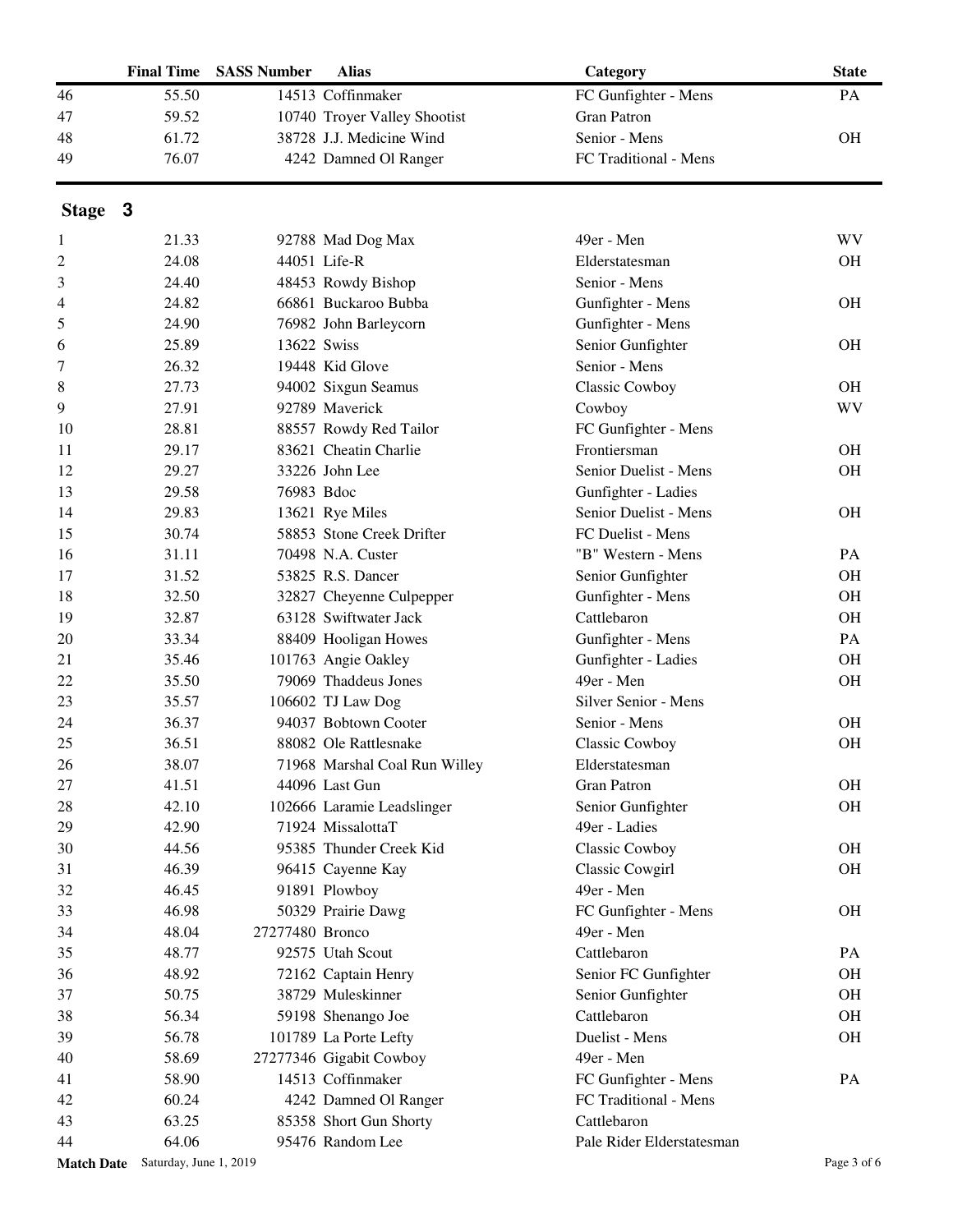|         | <b>Final Time</b> | <b>SASS Number</b> | <b>Alias</b>                  | Category               | <b>State</b> |
|---------|-------------------|--------------------|-------------------------------|------------------------|--------------|
| 45      | 64.43             |                    | 10740 Troyer Valley Shootist  | <b>Gran Patron</b>     |              |
| 46      | 67.37             |                    | 38728 J.J. Medicine Wind      | Senior - Mens          | <b>OH</b>    |
| 47      | 68.63             |                    | 61206 Uneasy Rider            | Elderstatesman         | <b>WV</b>    |
| 48      | 76.27             |                    | 107643 Turkey Flat's Jack     | FC Gunfighter - Mens   |              |
| 49      | 999.00            |                    | 64138 DNF-Dakota Skipper      | Senior - Ladies        |              |
| Stage 4 |                   |                    |                               |                        |              |
| 1       | 20.69             |                    | 92788 Mad Dog Max             | 49er - Men             | WV           |
| 2       | 21.27             |                    | 32827 Cheyenne Culpepper      | Gunfighter - Mens      | <b>OH</b>    |
| 3       | 26.49             |                    | 88557 Rowdy Red Tailor        | FC Gunfighter - Mens   |              |
| 4       | 26.98             | 13622 Swiss        |                               | Senior Gunfighter      | <b>OH</b>    |
| 5       | 27.31             |                    | 58853 Stone Creek Drifter     | FC Duelist - Mens      |              |
| 6       | 27.55             |                    | 88409 Hooligan Howes          | Gunfighter - Mens      | PA           |
| 7       | 28.36             |                    | 83621 Cheatin Charlie         | Frontiersman           | <b>OH</b>    |
| 8       | 28.49             |                    | 70498 N.A. Custer             | "B" Western - Mens     | PA           |
| 9       | 30.24             |                    | 66861 Buckaroo Bubba          | Gunfighter - Mens      | <b>OH</b>    |
| 10      | 31.07             |                    | 94002 Sixgun Seamus           | Classic Cowboy         | <b>OH</b>    |
| 11      | 31.24             |                    | 19448 Kid Glove               | Senior - Mens          |              |
| 12      | 31.31             |                    | 13621 Rye Miles               | Senior Duelist - Mens  | <b>OH</b>    |
| 13      | 32.14             |                    | 92789 Maverick                | Cowboy                 | <b>WV</b>    |
| 14      | 32.88             |                    | 63128 Swiftwater Jack         | Cattlebaron            | <b>OH</b>    |
| 15      | 32.99             |                    | 33226 John Lee                | Senior Duelist - Mens  | OH           |
| 16      | 34.34             |                    | 48453 Rowdy Bishop            | Senior - Mens          |              |
| 17      | 34.36             |                    | 53825 R.S. Dancer             | Senior Gunfighter      | <b>OH</b>    |
| 18      | 34.80             |                    | 76982 John Barleycorn         | Gunfighter - Mens      |              |
| 19      | 34.85             |                    | 79069 Thaddeus Jones          | 49er - Men             | <b>OH</b>    |
| 20      | 35.53             |                    | 44096 Last Gun                | <b>Gran Patron</b>     | <b>OH</b>    |
| 21      | 36.27             | 76983 Bdoc         |                               | Gunfighter - Ladies    |              |
| 22      | 37.39             |                    | 101763 Angie Oakley           | Gunfighter - Ladies    | <b>OH</b>    |
| 23      | 37.76             |                    | 101789 La Porte Lefty         | Duelist - Mens         | <b>OH</b>    |
| 24      | 38.09             |                    | 44051 Life-R                  | Elderstatesman         | <b>OH</b>    |
| 25      | 38.25             |                    | 71924 MissalottaT             | 49er - Ladies          |              |
| 26      | 38.82             |                    | 102666 Laramie Leadslinger    | Senior Gunfighter      | <b>OH</b>    |
| 27      | 40.59             |                    | 94037 Bobtown Cooter          | Senior - Mens          | OH           |
| 28      | 40.99             |                    | 96415 Cayenne Kay             | <b>Classic Cowgirl</b> | <b>OH</b>    |
| 29      | 41.16             |                    | 88082 Ole Rattlesnake         | <b>Classic Cowboy</b>  | <b>OH</b>    |
| 30      | 42.86             |                    | 71968 Marshal Coal Run Willey | Elderstatesman         |              |
| 31      | 43.88             |                    | 91891 Plowboy                 | 49er - Men             |              |
| 32      | 45.04             |                    | 72162 Captain Henry           | Senior FC Gunfighter   | <b>OH</b>    |
| 33      | 45.54             |                    | 95385 Thunder Creek Kid       | Classic Cowboy         | <b>OH</b>    |
| 34      | 45.64             |                    | 106602 TJ Law Dog             | Silver Senior - Mens   |              |
| 35      | 48.00             |                    | 50329 Prairie Dawg            | FC Gunfighter - Mens   | <b>OH</b>    |
| 36      | 49.07             |                    | 64138 DNF-Dakota Skipper      | Senior - Ladies        |              |
| 37      | 51.39             |                    | 38729 Muleskinner             | Senior Gunfighter      | <b>OH</b>    |
| 38      | 52.77             |                    | 27277346 Gigabit Cowboy       | 49er - Men             |              |
| 39      | 55.71             |                    | 61206 Uneasy Rider            | Elderstatesman         | <b>WV</b>    |
| 40      | 56.40             |                    | 59198 Shenango Joe            | Cattlebaron            | $\rm OH$     |

58.04 38728 J.J. Medicine Wind Senior - Mens OH

58.50 85358 Short Gun Shorty Cattlebaron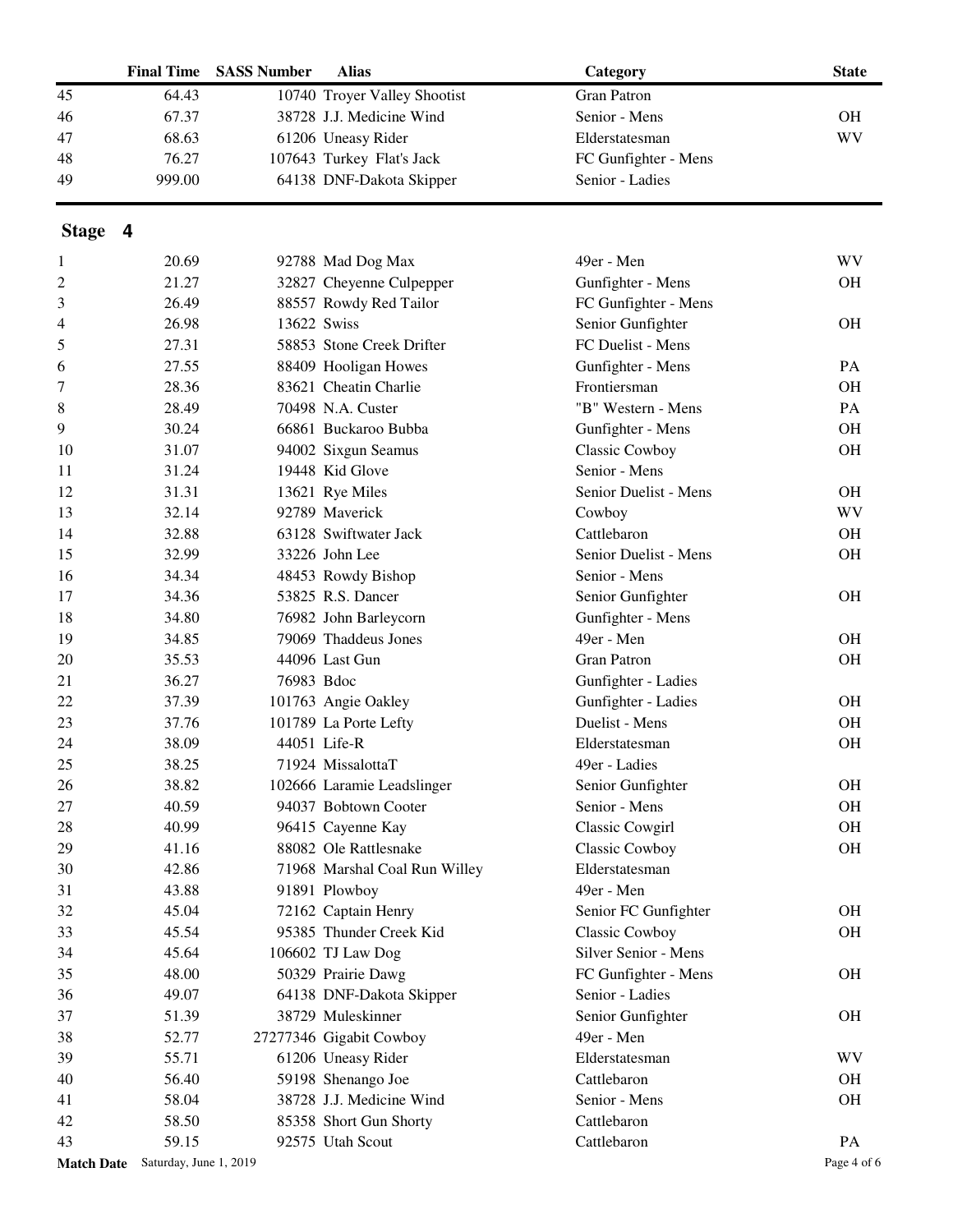|         | <b>Final Time</b>                 | <b>SASS Number</b> | <b>Alias</b>                  | Category                  | <b>State</b> |
|---------|-----------------------------------|--------------------|-------------------------------|---------------------------|--------------|
| 44      | 59.39                             |                    | 14513 Coffinmaker             | FC Gunfighter - Mens      | PA           |
| 45      | 59.96                             |                    | 4242 Damned Ol Ranger         | FC Traditional - Mens     |              |
| 46      | 66.29                             |                    | 10740 Troyer Valley Shootist  | <b>Gran Patron</b>        |              |
| 47      | 70.43                             |                    | 107643 Turkey Flat's Jack     | FC Gunfighter - Mens      |              |
| 48      | 71.39                             |                    | 95476 Random Lee              | Pale Rider Elderstatesman |              |
| 49      | 71.90                             | 27277480 Bronco    |                               | 49er - Men                |              |
| Stage 5 |                                   |                    |                               |                           |              |
| 1       | 20.30                             |                    | 32827 Cheyenne Culpepper      | Gunfighter - Mens         | <b>OH</b>    |
| 2       | 21.65                             | 13622 Swiss        |                               | Senior Gunfighter         | OH           |
| 3       | 21.99                             |                    | 92788 Mad Dog Max             | 49er - Men                | WV           |
| 4       | 22.67                             |                    | 48453 Rowdy Bishop            | Senior - Mens             |              |
| 5       | 24.12                             |                    | 19448 Kid Glove               | Senior - Mens             |              |
| 6       | 24.33                             |                    | 76982 John Barleycorn         | Gunfighter - Mens         |              |
| 7       | 24.73                             |                    | 88409 Hooligan Howes          | Gunfighter - Mens         | PA           |
| 8       | 24.82                             |                    | 83621 Cheatin Charlie         | Frontiersman              | <b>OH</b>    |
|         | 25.45                             | 76983 Bdoc         |                               |                           |              |
| 9       |                                   |                    |                               | Gunfighter - Ladies       |              |
| 10      | 25.95                             |                    | 70498 N.A. Custer             | "B" Western - Mens        | PA           |
| 11      | 26.35                             |                    | 94002 Sixgun Seamus           | <b>Classic Cowboy</b>     | <b>OH</b>    |
| 12      | 26.42                             |                    | 58853 Stone Creek Drifter     | FC Duelist - Mens         |              |
| 13      | 26.99                             |                    | 53825 R.S. Dancer             | Senior Gunfighter         | <b>OH</b>    |
| 14      | 27.85                             |                    | 44051 Life-R                  | Elderstatesman            | <b>OH</b>    |
| 15      | 28.19                             |                    | 71924 MissalottaT             | 49er - Ladies             |              |
| 16      | 28.30                             |                    | 33226 John Lee                | Senior Duelist - Mens     | <b>OH</b>    |
| 17      | 28.74                             |                    | 63128 Swiftwater Jack         | Cattlebaron               | <b>OH</b>    |
| 18      | 32.86                             |                    | 13621 Rye Miles               | Senior Duelist - Mens     | OH           |
| 19      | 32.92                             |                    | 88557 Rowdy Red Tailor        | FC Gunfighter - Mens      |              |
| 20      | 33.25                             |                    | 106602 TJ Law Dog             | Silver Senior - Mens      |              |
| 21      | 34.48                             |                    | 88082 Ole Rattlesnake         | <b>Classic Cowboy</b>     | <b>OH</b>    |
| 22      | 34.68                             |                    | 79069 Thaddeus Jones          | 49er - Men                | <b>OH</b>    |
| 23      | 34.70                             |                    | 44096 Last Gun                | <b>Gran Patron</b>        | <b>OH</b>    |
| 24      | 35.75                             |                    | 102666 Laramie Leadslinger    | Senior Gunfighter         | OH           |
| 25      | 36.10                             |                    | 66861 Buckaroo Bubba          | Gunfighter - Mens         | <b>OH</b>    |
| 26      | 36.55                             |                    | 95385 Thunder Creek Kid       | Classic Cowboy            | OH           |
| 27      | 38.34                             |                    | 92789 Maverick                | Cowboy                    | WV           |
| 28      | 39.82                             |                    | 96415 Cayenne Kay             | Classic Cowgirl           | <b>OH</b>    |
| 29      | 40.27                             |                    | 50329 Prairie Dawg            | FC Gunfighter - Mens      | <b>OH</b>    |
| 30      | 41.80                             |                    | 59198 Shenango Joe            | Cattlebaron               | <b>OH</b>    |
| 31      | 42.18                             |                    | 107643 Turkey Flat's Jack     | FC Gunfighter - Mens      |              |
| 32      | 43.26                             |                    | 71968 Marshal Coal Run Willey | Elderstatesman            |              |
| 33      | 43.75                             |                    | 101789 La Porte Lefty         | Duelist - Mens            | <b>OH</b>    |
| 34      | 44.29                             |                    | 91891 Plowboy                 | 49er - Men                |              |
| 35      | 44.51                             |                    | 14513 Coffinmaker             | FC Gunfighter - Mens      | PA           |
| 36      | 45.15                             |                    | 94037 Bobtown Cooter          | Senior - Mens             | <b>OH</b>    |
| 37      | 45.28                             |                    | 101763 Angie Oakley           | Gunfighter - Ladies       | <b>OH</b>    |
| 38      | 45.81                             |                    | 92575 Utah Scout              | Cattlebaron               | PA           |
| 39      | 46.72                             |                    | 61206 Uneasy Rider            | Elderstatesman            | WV           |
| 40      | 47.95                             |                    | 64138 DNF-Dakota Skipper      | Senior - Ladies           |              |
| 41      | 47.96                             |                    | 38728 J.J. Medicine Wind      | Senior - Mens             | <b>OH</b>    |
| 42      | 48.79                             |                    | 38729 Muleskinner             | Senior Gunfighter         | $\rm OH$     |
|         | Match Date Saturday, June 1, 2019 |                    |                               |                           | Page 5 of 6  |